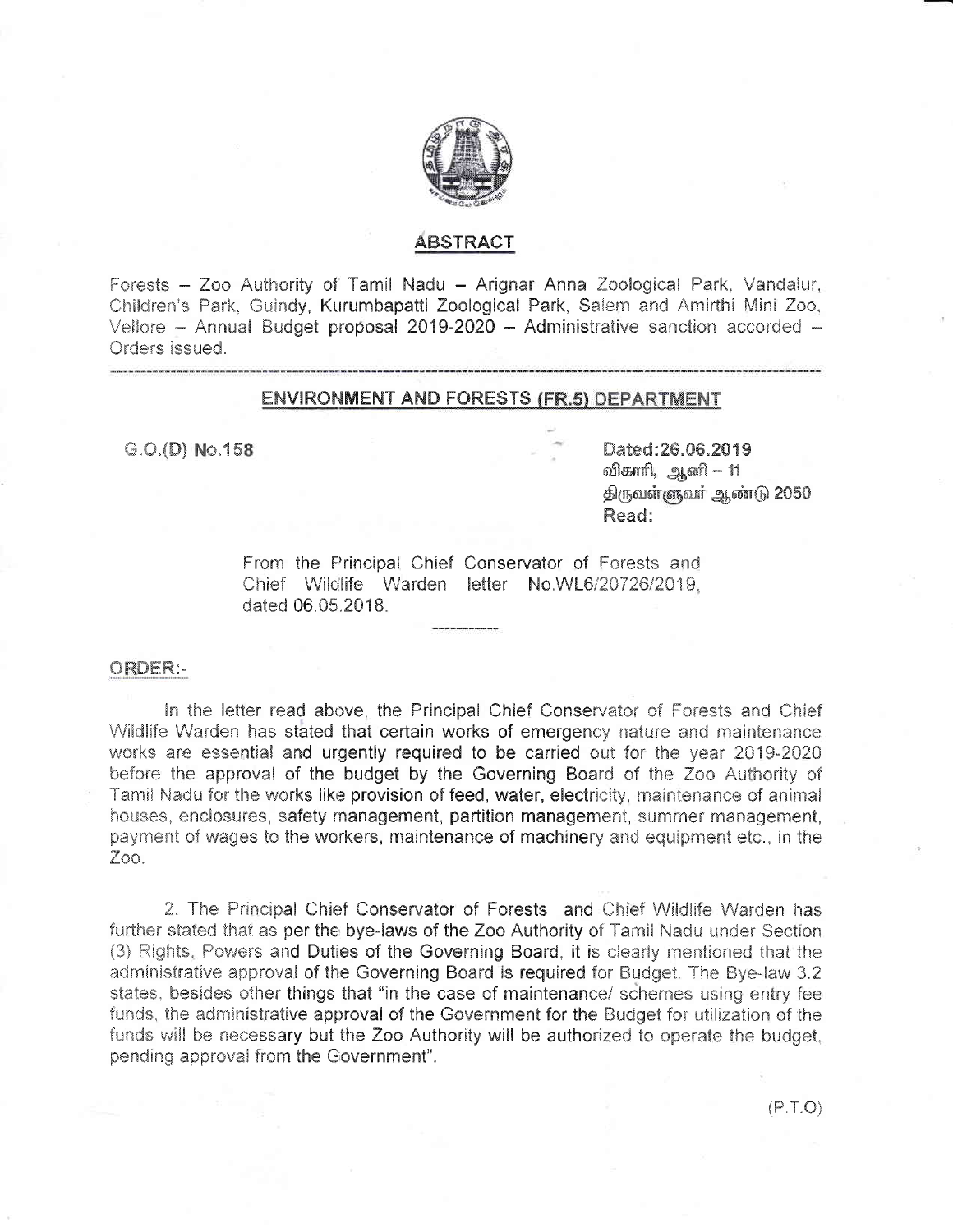3. The Principal Chief Conservator of Forests and Chief Wildlife Warden has therefore requested to accord administrative approval for utilization of funds to the tune of Rs.2079.00 lakh (Rs.1700.00 lakh for Arignar Anna Zoological Park, Vandalur, Rs.315.00 lakh for Children's Park, Guindy, Rs.35.00 lakh for Kurumbapatti Zoological Park, Salem and Rs.29.00 lakh for Amirthi Mini Zoo, Vellore) for the year 2019-2020 from the Zoo Authority of Tamil Nadu fund.

4. The Government after careful examination of the proposal of the Principal Chief Conservator of Forests and Chief Wildlife Warden accord administrative approval for utilization of Rs.2079.00 lakh (Rupees Two Thousand Seventy Nine Lakh Only) from the funds of Zoo Authority of Tamil Nadu (Rs.1700.00 lakh for Arignar Anna Zoological Park, Vandalur, Rs.315.00 lakh for Children's Park, Guindy, Rs.35.00 lakh for Kurumbapatti Zoological Park, Salem and Rs.29.00 lakh for Amirthi Mini Zoo. Vellore) to carry out certain works of emergency nature and maintenance work during the year 2019-2020, pending approval of budget by the Governing Board of Zoo Authority of Tamil Nadu as annexed to this order.

5. This order issues with the concurrence of the Finance Department vide its U.O. No.22796/Fin(AHD&F)/2019, dated:29.05.2019.

#### (BY ORDER OF THE GOVERNOR)

## **SHAMBHU KALLOLIKAR PRINCIPAL SECRETARY TO GOVERNMENT**

 $To$ 

The Principal Chief Conservator of Forests, Chennai-15. The Principal Chief Conservator of Forests and Chief Wildlife Warden, Chennai-15. The Additional Principal Chief Conservator of Forests and Director. Arignar Anna Zoological Park, Chennai-48.

The Principal Accountant General, (A&E), Chennai - 18.

The Accountant General, Chennai-18.

The Pay and Accounts Officer, Chennai - 35.

The Resident Audit Officer, Chennai - 9.

### Copy to:

The Special PA to Hon'ble Minister (Forests), Chennai-9. The Finance (AH&F) Department, Chennai-9. The Private Secretary to Principal Secretary to Government, Environment and Forests Department, Chennai-9. SC/SFs

### /FORWARDED BY ORDER/

Boulocharg **SECTION OFFICER**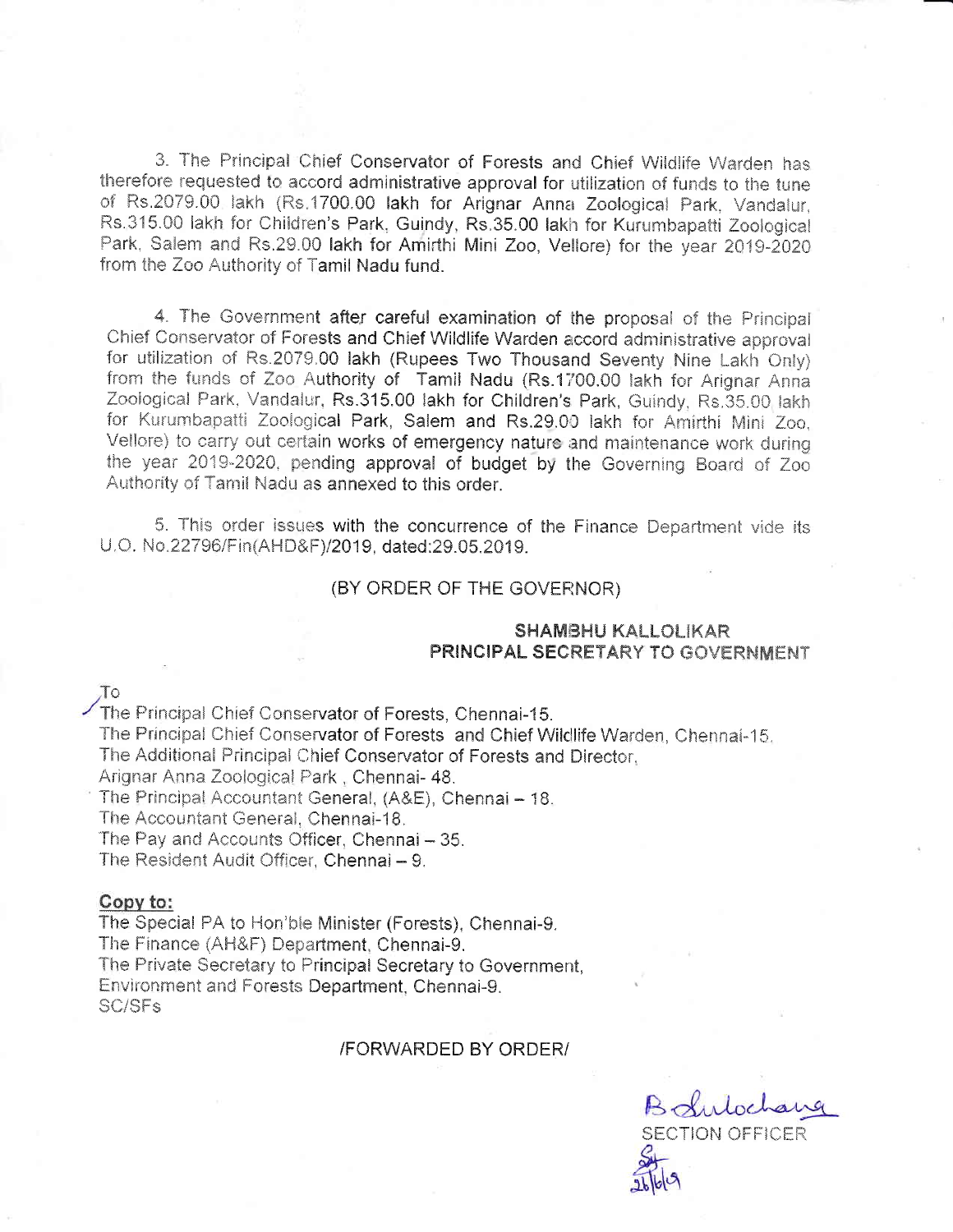# **ANNEXURE**

# G.O.(D) No:158 Environment and Forests (FR.5) Department, Dated: 26.06.2019

## (i) Arignar Anna Zoological Park, Vandalur

|                                                                                                                                                                                                               | Rs. In lakh)                           |
|---------------------------------------------------------------------------------------------------------------------------------------------------------------------------------------------------------------|----------------------------------------|
| <b>Particulars and Work</b>                                                                                                                                                                                   | <b>Budget</b><br>proposed<br>2019-2020 |
| Feed                                                                                                                                                                                                          | 600.00                                 |
| ٠<br>Wages to casual labour                                                                                                                                                                                   | 210.00                                 |
| <b>Office Maintenance</b>                                                                                                                                                                                     | 10.00                                  |
| Improvement and maintenance of animal houses, lawns, Walk paths,<br>fodder plots, drainage, water supply lines, purchase of Battery Operated<br>Vehicles, Compound walls, Water and Electricity charges etc., | 420.00                                 |
| Improvement and maintenance of visitor amenities                                                                                                                                                              | 100.00                                 |
| Zoo school programs, awareness and Zoo outreach programs,<br>signage's, maintenance of building, staff amenities etc.,                                                                                        | 85.00                                  |
| Machinery and equipment                                                                                                                                                                                       | 40.00                                  |
| Maintenance of vehicles                                                                                                                                                                                       | 30.00                                  |
| Medicines & Veterinary care                                                                                                                                                                                   | 60.00                                  |
| Printing tickets, brochures, entry management system, etc.,                                                                                                                                                   | 20.00                                  |
| Animal purchase and transportation                                                                                                                                                                            | 25.00                                  |
| <b>Capital Expenditure</b>                                                                                                                                                                                    | 100.00                                 |
| Total                                                                                                                                                                                                         | 1700.00                                |

# (ii) Children's Park, Guindy

|                                                                                                                                      | IKS. IN IAKNI                          |
|--------------------------------------------------------------------------------------------------------------------------------------|----------------------------------------|
| <b>CONTRACTOR</b><br><b>Particulars and Work</b>                                                                                     | <b>Budget</b><br>proposed<br>2019-2020 |
| Feed                                                                                                                                 | 66.00                                  |
| Wages to casual labour                                                                                                               | 67.00                                  |
| <b>Office Maintenance</b>                                                                                                            | 12.00                                  |
| Maintenance of animal houses, lawns, roads, fodder plots, drainage,<br>water supply lines, compound walls, electricity charges etc., | 85,00                                  |
| Maintenance of visitor amenities                                                                                                     | 10.00                                  |
| Zoo Education & Public Awareness programmes etc.,                                                                                    | 10.00                                  |
| Machinery and equipments                                                                                                             | 6.00                                   |
| Maintenance and Functioning of Vehicles                                                                                              | 4.00                                   |
| Medicines & Veterinary Care                                                                                                          | 5.00                                   |
| Capital works                                                                                                                        | 50.00                                  |
| Total                                                                                                                                | 315.00                                 |

 $3 - 3 - 8 - 3$